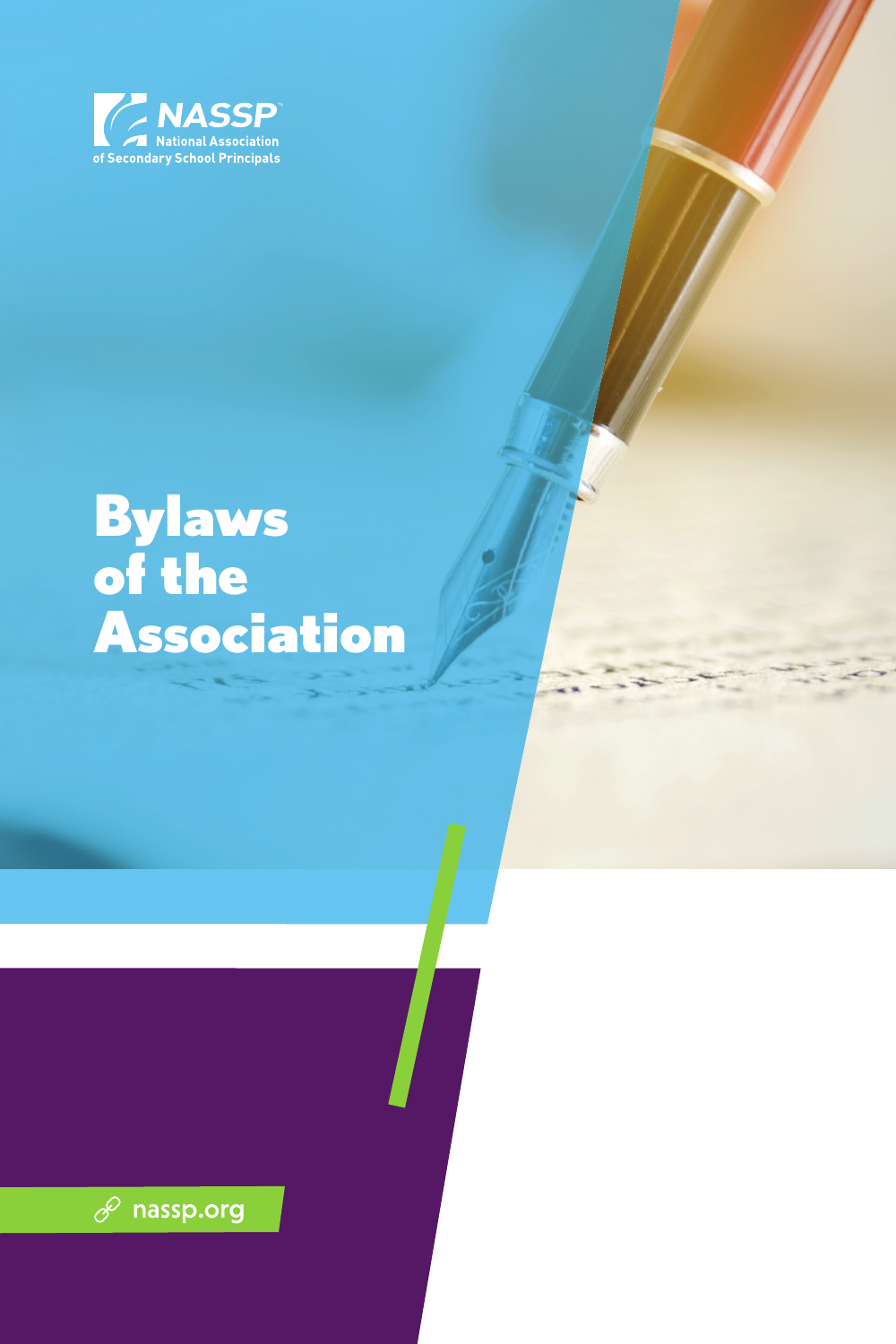## **ARTICLES OF INCORPORATION OF THE NATIONAL ASSOCIATION OF SECONDARY SCHOOL PRINCIPALS**

Filed with District of Columbia on July 14, 2020

- **FIRST:** The name of the corporation is National Association of Secondary School Principals.
- **SECOND:** A resolution recommending that the corporation accept the District of Columbia Non-profit Corporation Act as adopted in the following manner: A resolution was adopted by the Board of Directors at a meeting of the Board on May 10, 1969, in Washington, D.C.
- **THIRD:** The purpose or purposes which it will hereafter pursue are:

The Association is committed to the improvement and strengthening of secondary education. In pursuing this commitment, the Association shall, be responsive to the changing school environment and changing concepts of the role of education in society, through research and development, review and modify curriculum requirements, course content, and subject matter of secondary school programs to meet the needs of students and the requirements of colleges and universities; promote techniques to challenge and encourage the full achievement of student potentials; assist in the furtherance of standards and qualifications for secondary school principals through the professional intern and development programs; encourage the integrated use of technology and teaching techniques in secondary schools; and cooperate with other professional organizations interested in the solution of problems of education at the national level for the welfare of secondary schools and the youth they serve. The Association shall endeavor to meet these objectives in encouraging research and service; focusing attention on national educational problems; providing information and leadership services, offering student leadership programs and promoting high professional standards for secondary school administration. The Association is organized exclusively for educational and charitable purposes, specifically the advancement of secondary school education.

FOURTH: The corporation shall have no right to issue stock of any kind or class but shall have members. The members of the corporation shall be those persons who are duly qualified for membership as provided by the Bylaws.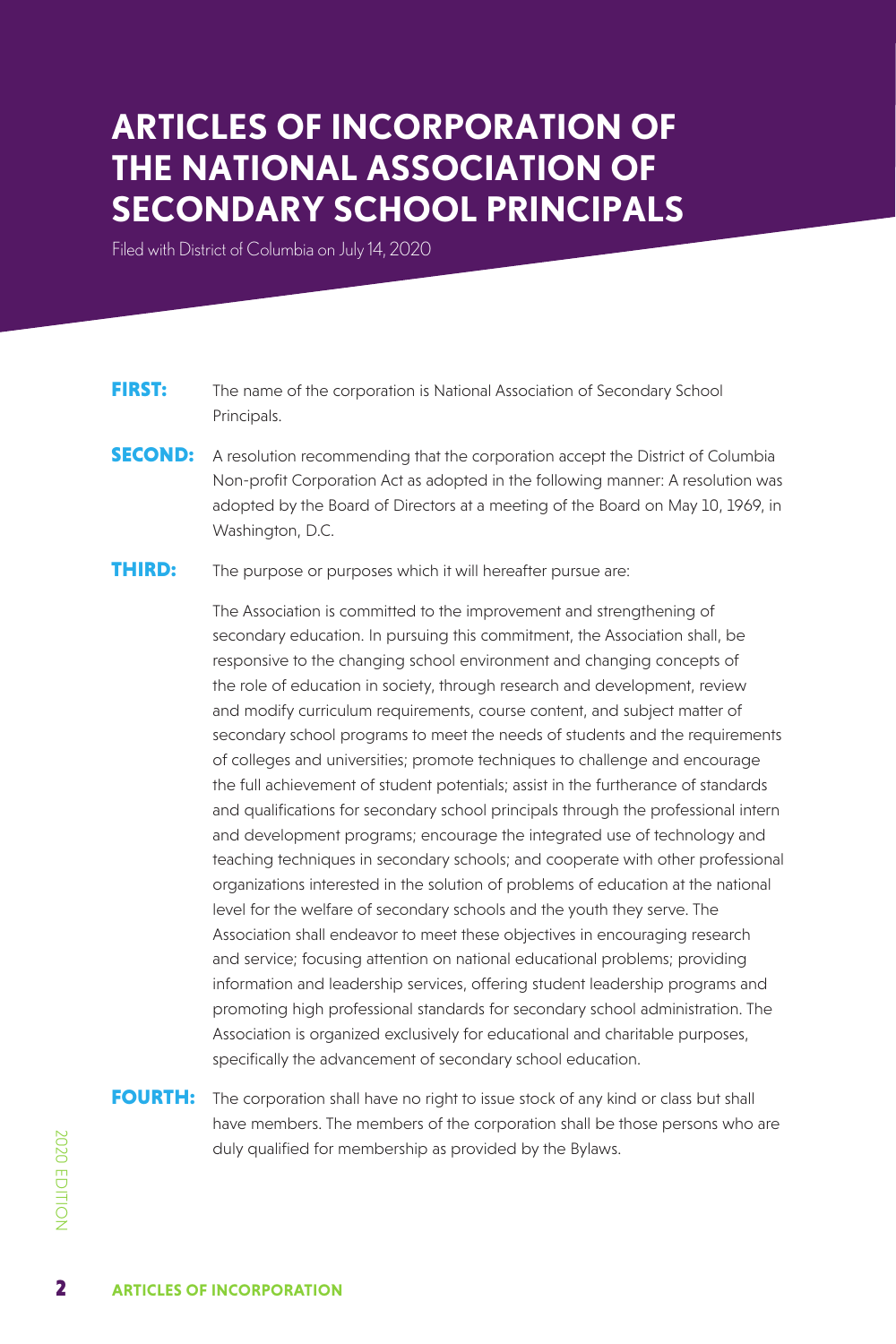FIFTH: The classes of membership and the rights and qualifications of each class shall be as provided in the Bylaws. Only Active Members of the corporation in good standing, as that term is defined by the Bylaws, shall have the right to vote. Each Active Member shall have one vote. Dues for each class of membership shall be the dues payable on the effective date of this Statement, and dues may be changed only by approval of the majority of the members entitled to vote who are present in person or by proxy at any annual or special meeting of the Association.

**SIXTH:** The board of directors shall elect its successors and the manner of such election and the filling of vacancies on the Board shall be provided by the bylaws.

**SEVENTH:** The internal affairs of the corporation shall be regulated by the Board of Directors and as further provided in the Bylaws. No part of the net earnings of the corporation shall inure to the benefit of, or be distributable to its members, trustees, officers, or other private persons, except that the corporation shall be authorized and empowered to pay reasonable compensation for services rendered and to make payments and distributions in furtherance of the purposes set forth in Article Third hereof. No substantial part of the activities of the corporation shall be the carrying on of propaganda, or otherwise attempting, to influence legislation, and the corporation shall not participate in, or intervene in (including the publishing or distribution of statements) any political campaign on behalf of any candidate for public office.

> Notwithstanding any other provision of these articles, the corporation shall not carry on any other activities not permitted to be carried on by a corporation exempt from Federal Income tax under section 501(c)(3) of the Internal Revenue Code of 1954 (or the corresponding provision of any future United States Internal Revenue Law).

> Upon the dissolution of the corporation, the Board of Directors shall, after paying or making provision for the payment of all of the liabilities of the corporation, dispose of all of the assets of the corporation exclusively for the purposes of the corporation in such manner, or to such organization or organizations organized and operated exclusively for charitable, educational, religious, or scientific purposes as shall at the time qualify as an exempt organization or organizations under section 501(c)(3) of the Internal Revenue Code of the 1954 (or the corresponding provision of any future United States Internal Revenue Law), as the Board of Directors shall determine. Any of such assets not so disposed of shall be disposed of by the United States District Court of the District of Columbia exclusively for such purposes or to such organization or organizations, as said Court shall determine, which are organized and operating exclusively for such purposes.

**Signed and Attested to by NASSP Officers on July 8, 2020.**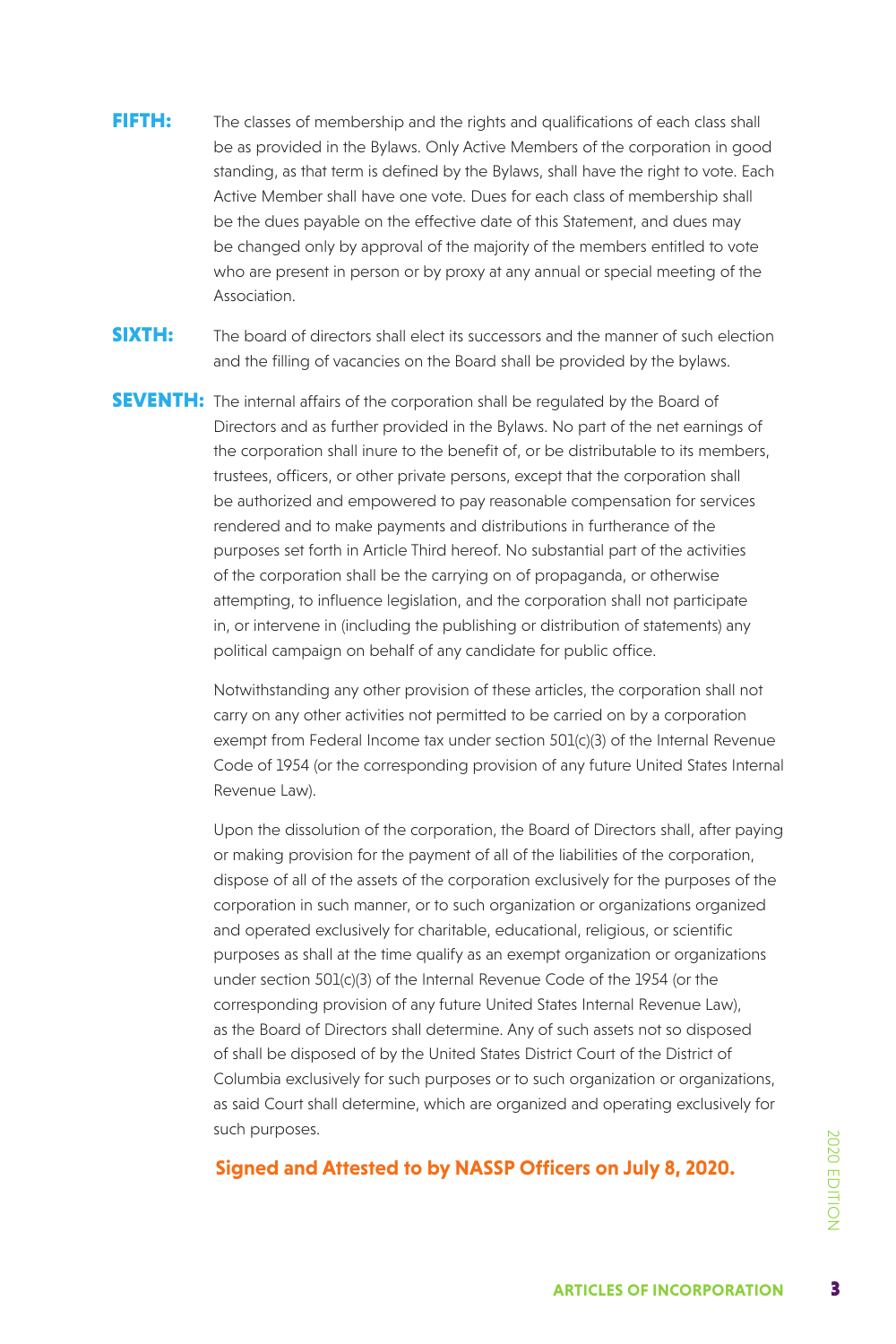## **THE BYLAWS OF THE NATIONAL ASSOCIATION OF SECONDARY SCHOOL PRINCIPALS**

#### Article I—Name and Location of Corporation

The name of this corporation is National Association of Secondary School Principals (hereinafter referred to as the "Association"). The principal office of the Association is located at Reston, VA, or at such other place as may hereinafter be determined by the Board of Directors of the Association (hereinafter referred to as the "Board").

#### Article II—Purpose

The purposes of this Association shall be those as set forth in its Articles of Incorporation filed with the District of Columbia Department of Consumer and Regulatory Affairs, as amended from time to time (hereinafter referred to as the "Articles").

#### Article III—Members

**Section 1. Classes and Qualifications.** There shall be the following classes of members:

**Active:** An Active Member is a principal or assistant principal of a secondary (middle level/high) school who oversees the instructional program and supervises instructional staff.

**Associate:** Associate Members shall consist of persons, institutions, or other entities that do not meet the criteria for Active Membership.

**Life Members**: Life membership may be conferred by the Board of Directors and provides an individual with all of the privileges of an Active Member, except the ability to become an officer or director of the Association.

The Board of Directors shall have the authority to review and pass upon the qualifications of all applicants for membership.

within each class of<br>
other conditions of<br>
authority to offer, or<br>
membership to NAS<br> **4**<br> **BYLAWS OF NASSP Section 2. Categories, Qualifications.** The qualifications and rights and privileges of such classes are set forth in these Bylaws, the Articles of Incorporation of the Association and the District of Columbia Nonprofit Corproation Act (hereinafter referred to as "the Act"). The Board of Directors, by Board policy, shall have the authority to create categories of membership within each class of members and shall determine and set forth the qualifications, terms, and other conditions of each category of membership. The Chief Executive Officer shall have the authority to offer, on occasion, reasonable discounts on membership fees in order to promote membership to NASSP members and potential members.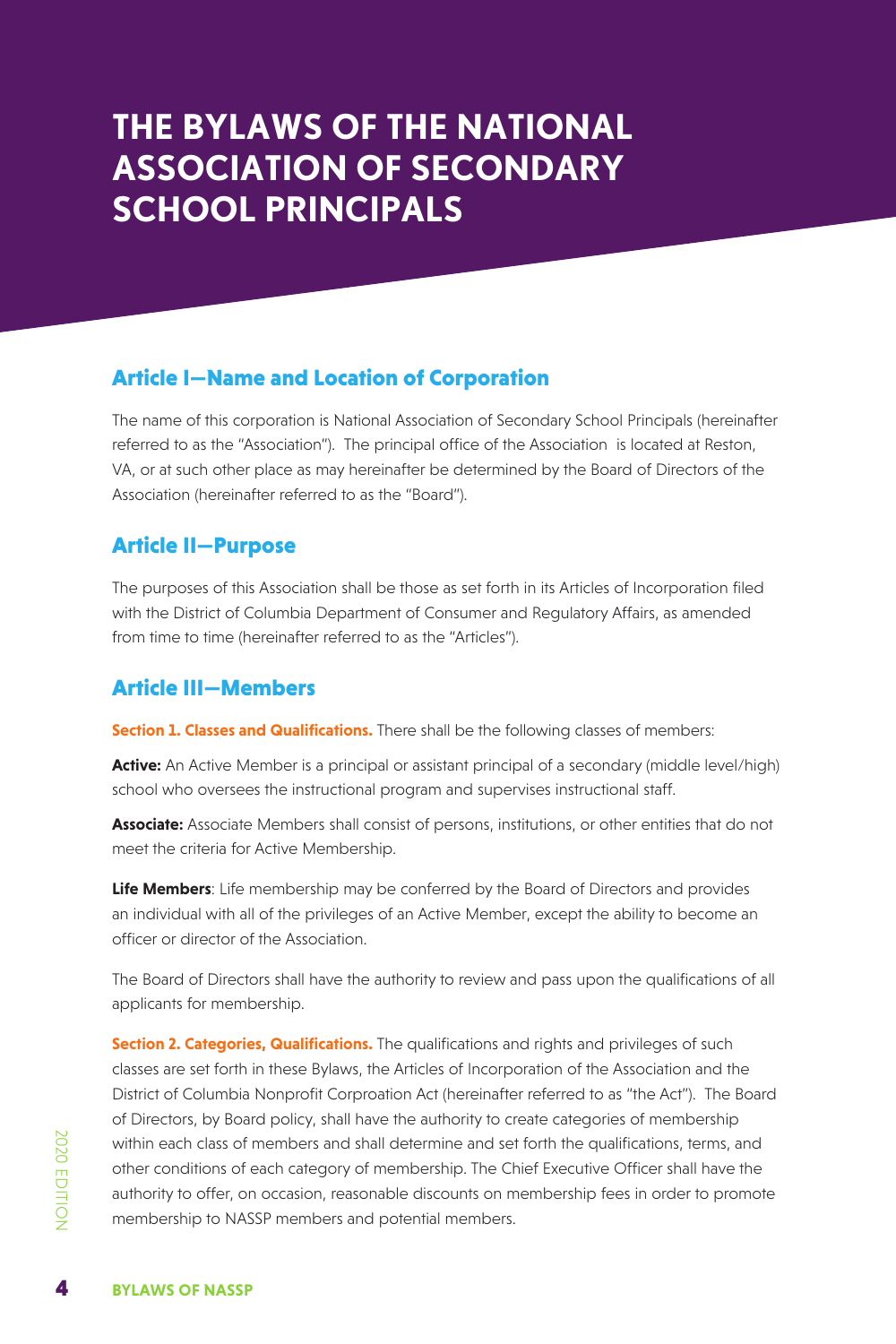**Section 3. Member in Good Standing.** A member who satisfies the criteria for eligibility as a member and who is current in payment of annual dues and not currently under investigation or subject to disciplinary measures for breach of the School Leader Code of Ethics shall be considered in good standing in the Association.

**Section 4. Voting Rights.** Only Active Members in good standing shall have the right to vote at the annual meeting of the members on those items specified in Section 5 herein, as well as to vote on such other issues as the Board may choose to bring before the members. Other classes of members may attend meetings but may not vote.

#### **Section 5. Membership Meetings.**

- **A.** There shall be an annual business meeting of the members during the Association's annual conference or upon such date, time, and place as the Board shall determine. Written notice of the annual business meeting shall be given at least 30 days prior to the meeting. During the annual business meeting, voting members shall have the right to vote on those extraordinary actions requiring member approval pursuant to the Act. Voting on all other matters is expressly reserved for the Board of Directors.
- **B.** Special meetings of the members may be called by the President of the Board or the Executive Committee. Except in cases of emergency, members shall receive notice stating the purpose of the special meeting not less than three days prior to the special meeting.

**Section 6. Quorum and Voting.** Each Active Member in good standing shall have one vote at any meeting of the members. A quorum shall consist of 52 Active Members present either in person or by proxy. A majority of the votes cast at a meeting at which a quorum is present shall constitute the action of the members. If not otherwise fixed under the Act, the record date for determining Active Members entitled to notice of and to vote at any member meeting is the day before the date of the notice to Active Members.

#### Article IV—Board of Directors

**Section 1. Management of Association.** The management and control of the business and affairs of the Association shall be vested in the Board. All powers of the Association may be exercised by or under the authority of the Board. The Board may employ such agents as it deems advisable and shall have the powers necessary for the administration of the affairs of the Association and to do all such acts and things as are not prohibited by law, the Articles or these Bylaws.

**By elected and**<br> **Directors may**<br> **BYLAWS OF NASSP Section 2. Number of Directors; Election; Terms.** The Board shall consist of 15 to 19 Directors in addition to the Immediate Past President and Chief Executive Officer who shall both be nonvoting ex officio Directors. The number of Directors may be increased or decreased by amendment to the Bylaws. Notwithstanding the above, the number of Directors shall never be less than the minimum required by the applicable provisions of the Act. The Board will elect its members to help ensure strategic composition and diversity. Unless filling a vacancy, each Director shall serve for a term of three (3) years and until their successor is duly elected and qualifies, unless sooner removed in accordance with Section 7 of this Article. Directors may apply to serve a second consecutive term for a maximum of six (6) years. Terms of directors shall be staggered so that, in general, one-third of the Directors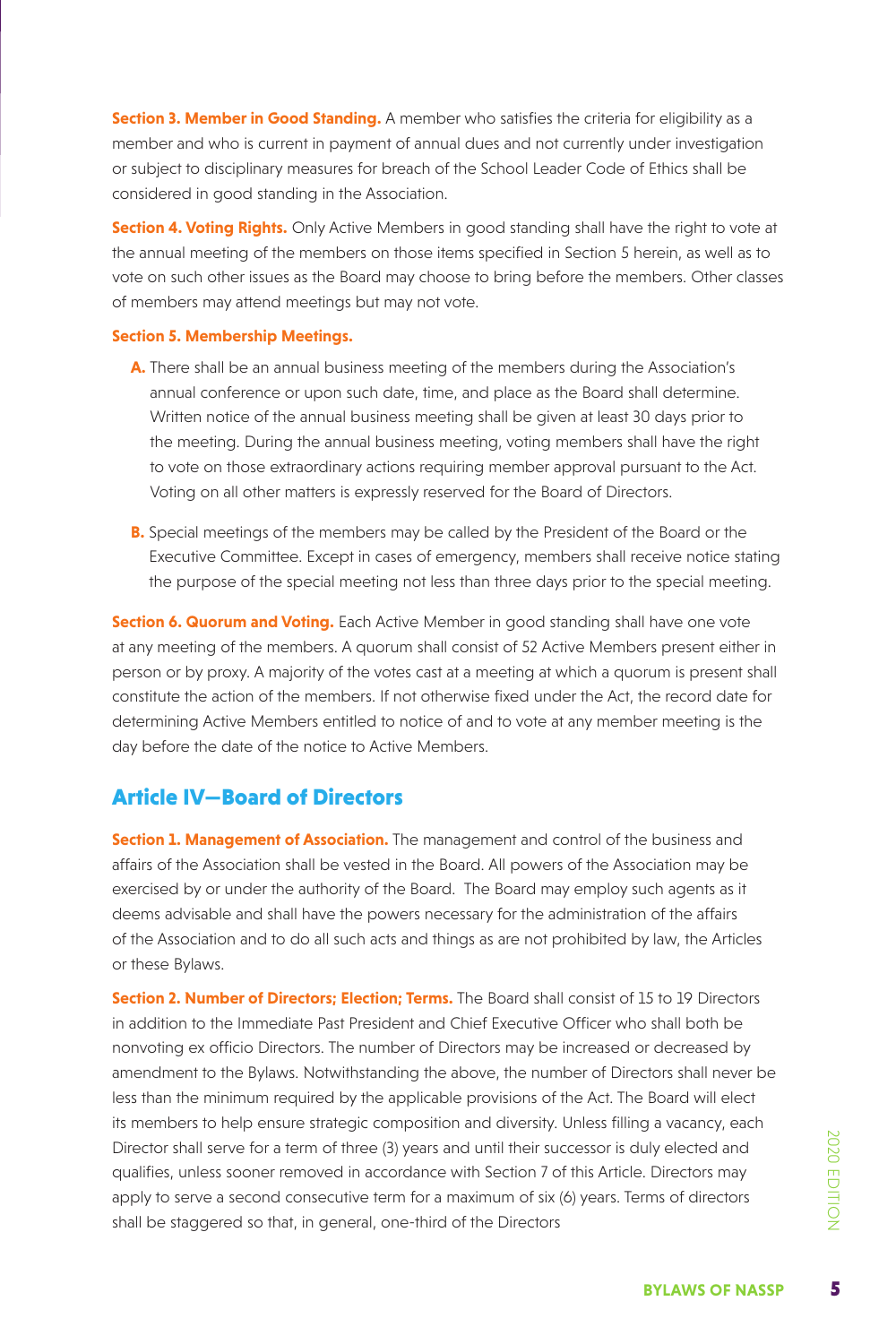roll off the Board each year. Terms of directors shall begin immediately upon the conclusion of the election.

**Section 3. Qualifications.** The Board will be a competency-based board and diversity, equity and inclusiveness will be a priority in the selection of Directors. All Directors must be Active Members in good standing and practicing principals or assistant principals at the time of their election. A Director who retires in the last year of the Director's term may complete that term. A Director who is no longer a practicing principal or assistant principal is no longer qualified to serve as a Director and that Director's seat on the Board will become vacant as of the date of the change in that Director's employment status. A President or President-Elect who is no longer a practicing principal or assistant principal is no longer qualified to serve in office and there shall be a vacancy in the office as of the date of their change of employment status. A President who retires from employment by a school district or private school may nevertheless become the Immediate Past President upon the conclusion of the President's term of office.

**Section 4. Quorum; Voting.** A quorum for the transaction of business at every meeting of the Board shall consist of a majority of all the Directors. The majority vote of those Directors present at a meeting at which a quorum is present shall be sufficient to pass any measure or resolution of the Board, unless otherwise required by the Act, the Articles, or these Bylaws. In the absence of a quorum, a majority of the Directors present at a meeting may adjourn such meeting from time to time without further notice. The Directors present at a meeting that has been duly called and convened may continue to transact business until adjournment, notwithstanding the withdrawal of enough Directors to leave less than a quorum. A director shall not vote by proxy.

**Section 5. Action by Consent of the Board.** Any action required or permitted to be taken at a meeting of the Board may be taken without a meeting if a unanimous written consent which sets forth the action is signed by each Director and filed with the minutes of the proceedings of the Board. A Director may indicate consent by means of an electronic transmission including the use of an electronic network or board portal.

**Section 6. Vacancies.** Vacancies on the Board shall exist in the case of the happening of any of the following events: (1) the death or resignation of a Director; (2) the removal of any Director in accordance with Section 7 of this Article; or (3) the authorized number of Directors is increased. The Board will decide if a vacant position will be filled or left vacant and will notify the Nominating Committee accordingly. If the Board decides to fill a vacant position, the Nominating Committee will nominate a candidate to fill the unexpired term for Board approval.

**Section 7. Removal and Declaration of Vacancy; Resignation.** The Board may remove any Director with or without cause and declare vacant the office of such Director at any regular or special meeting of the Board upon a two-thirds vote of all Directors then in office. No reduction in the authorized number of Directors shall result in the removal of any Director prior to the expiration of his or her term of office. Any Director may resign at any time by providing written notice to the Board and any such resignation shall take effect on the date of the receipt of such notice, or at any later time specified therein, and unless otherwise specified therein, the acceptance of such resignation shall not be necessary to make it effective.

Examples acceptance of such<br> **Section 8. Filling of**<br>
remaining Directors,<br>
hold such office for<br> **6**<br> **BYLAWS OF NASSP Section 8. Filling of Vacancies.** Vacancies on the Board shall be filled by a majority of the remaining Directors, or by a sole remaining Director, and the person filling the vacancy shall hold such office for the unexpired term and until their successor is duly elected and qualifies.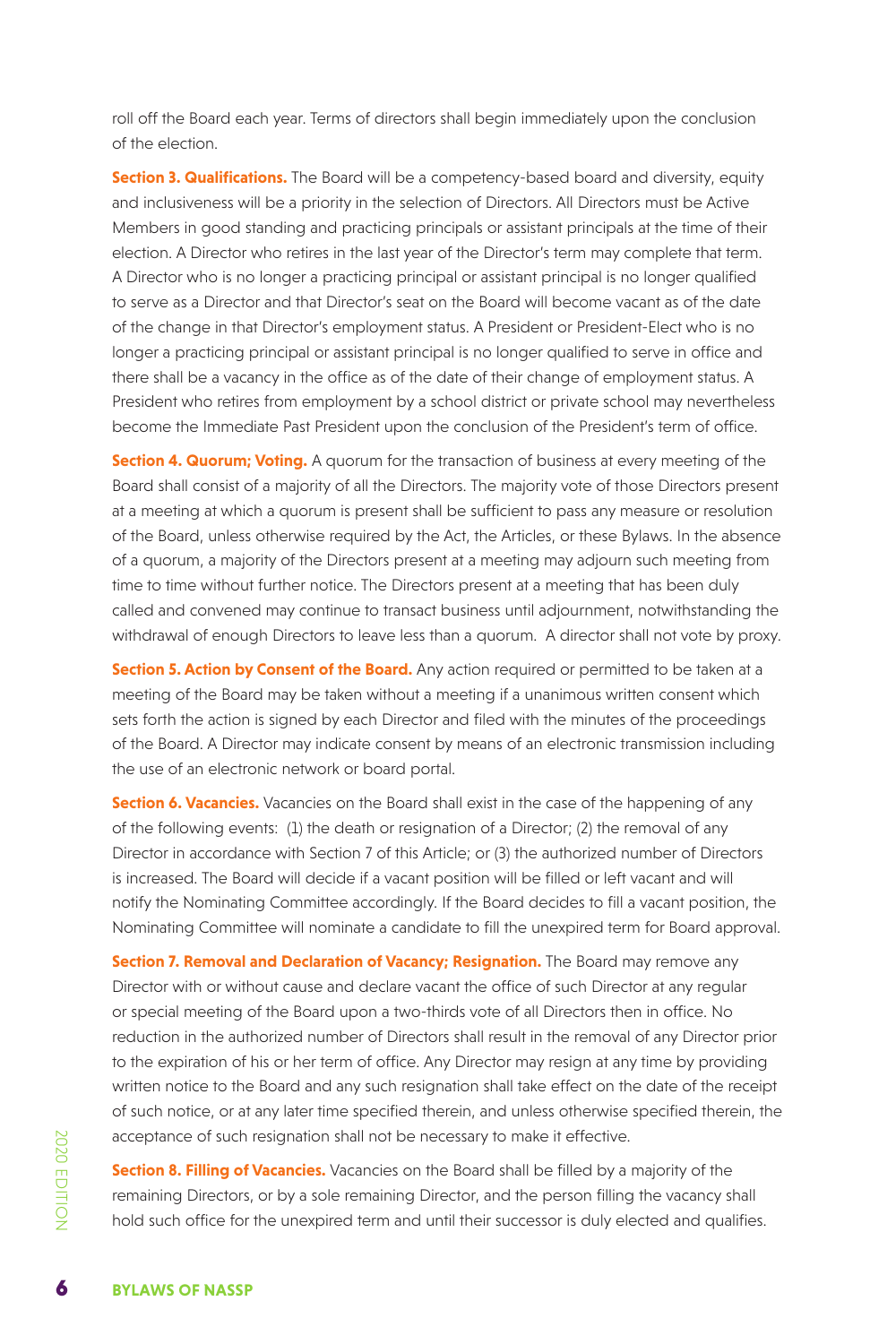If the Directors accept the resignation of a Director tendered to take effect at a future time, the Directors may elect a successor to take office when the resignation becomes effective.

**Section 9. Regular Meetings.** A regular meeting of the Board of Directors of the Association shall be held at the site of the annual conference and at such other time, day, and place as shall be designated by the President and Chief Executive Officer. Notice of the time, day, and place of any regular meeting of the Board of Directors shall be given at least 14 calendar days prior to the meeting.

**Section 10. Special Meetings.** Special meetings of the Board of Directors may be called at the direction of the President or by the Executive Committee. Notice of the time, day, place, and purpose of any special meeting of the Board of Directors shall be given at least 48 hours prior to the meeting.

**Section 11. Notice.** The Secretary shall send notice of the date, time, and place of each meeting of the Board to each Director by personal delivery, mail, or other written form of communication. Notice may be also be given by electronic transmission consented to by the Director to whom the notice is given. Notice given by electronic transmission shall be deemed given: (a) if by electronic mail, when directed to an electronic mail address at which the Director has consented to receive notice; (b) if by a posting on an electronic network, together with separate notice to the Director of such specific posting when such notice is directed to an address at which the Director has consented to receive notice, upon such posting or the giving of such separate notice; and (c) if by any other form of electronic transmission, when consented to by the Director.

**Section 12. Waiver of Notice.** Any director may waive notice of any meeting by a written statement executed either before or after the meeting. Attendance and participation at a meeting without objection to notice shall also constitute a waiver of notice.

**Section 13. Place of Meetings.** The Board may hold regular or special meetings in or out of the District of Columbia. Any one or more directors may participate in a meeting of the Board of Directors by any means of communication by which all Directors participating may simultaneously hear each other during the meeting. A Director participating in a meeting by this means is deemed to be present in person at the meeting.

**Section 14. Conduct of Meetings.** At every meeting of the Board, the President, or in the absence of the President, the President-Elect, shall preside over the meeting. The chair of the meeting may appoint any person to act as secretary of the meeting for purposes of taking appropriate minutes of the proceeding.

**Section 15. Compensation.** A Director may not receive any compensation for their services as a Director; provided, however, upon approval by the Board, reimbursement for expenses for attendance at any annual, regular, or special meeting of the Board, or any committee thereof, shall be allowed. A Director who serves the Association in any other capacity may receive compensation for such other services, pursuant to a resolution of the Board.

**BYLAWS OF NASSPIT CONCRETE:**<br>BYLAWS OF NASSP **Section 16. Dual Service.** During their term of office on the Board of Directors, directors of the Association may not concurrently serve as a director, voting board member, officer, employee,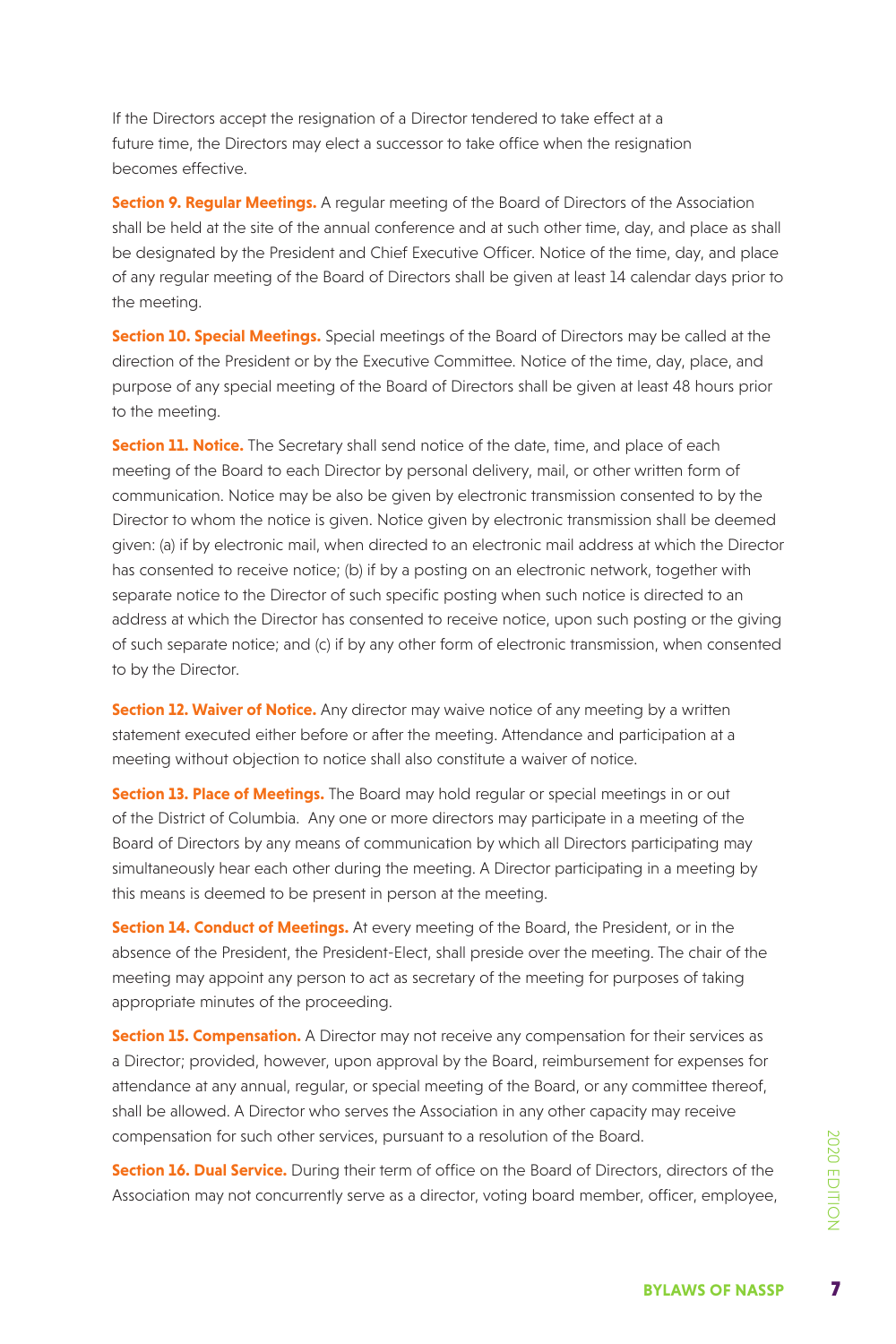or contractor of a statewide association of principals that has an affiliate relationship with the Association ("State Affiliate").

#### Article V—Officers

**Section 1. Number and Title.** The officers of the Association shall be a President. President-Elect, a Secretary, and a Treasurer.

**Section 2. Election; Term of Office.** All officers of the Association except the Secretary shall be elected by the Board at its annual meeting. The Chief Executive Officer shall appoint the Secretary who will not be a voting member of the Board. All officers of the Association except the Secretary shall be elected for terms of one (1) year with such terms beginning at the conclusion of the election. Each officer of the Association shall hold office until they resign, are removed or otherwise disqualified to serve, or until their successor shall be duly elected and qualifies.

**Section 3. Removal and Resignation.** Any officer may be removed, with or without cause, by a two-thirds vote of the Directors at any regular or special meeting of the Board. Any officer may resign at any time by providing written notice to the Board and any such resignation shall take effect on the date of the receipt of such notice, or at any later time specified therein, and unless otherwise specified therein, the acceptance of such resignation shall not be necessary to make it effective.

**Section 4. Vacancies.** If any officer position becomes vacant by reason of the death, resignation, or removal of such officer, the Board shall elect a successor who shall hold such office for the unexpired term and until their successor is duly elected and qualifies.

**Section 5. President.** The President shall, in general, supervise and control all of the business and affairs of the Association, perform all duties incident to the office of the president of a corporation, including, but not limited to, the execution, on behalf of the Association, of any contract or agreement approved by the Board and have such other powers and perform such other duties as may be prescribed in these Bylaws or by the Board from time to time. The President shall be a Director of the Association. The President shall preside at all meetings of the Board of Directors and any meeting of the membership.

**Section 6. President-Elect.** The President-Elect shall, at the request of the President, or in the President's absence or during the President's inability to act, perform the duties and exercise the functions of the President, and when so acting shall have the powers and duties of the President. The President-Elect shall have such other powers and perform such other duties as are from time to time assigned to them by the Board or the President. The President-Elect shall succeed to the office of President.

and forward such no<br>
by the Act. The Secre<br>
documents and reco<br>
business. The Secret<br> **8**<br> **BYLAWS OF NASSP Section 7. Secretary.** The Secretary shall sign, with the President, such documents as are customarily attested to by the secretary of a corporation and shall keep minutes of meetings and forward such notices as may be required pursuant to the provisions of these Bylaws or by the Act. The Secretary shall keep and file the books, reports, statements and such other documents and records as may be required or necessary for the conduct of the Association 's business. The Secretary shall exhibit at all reasonable times to any Director, upon application,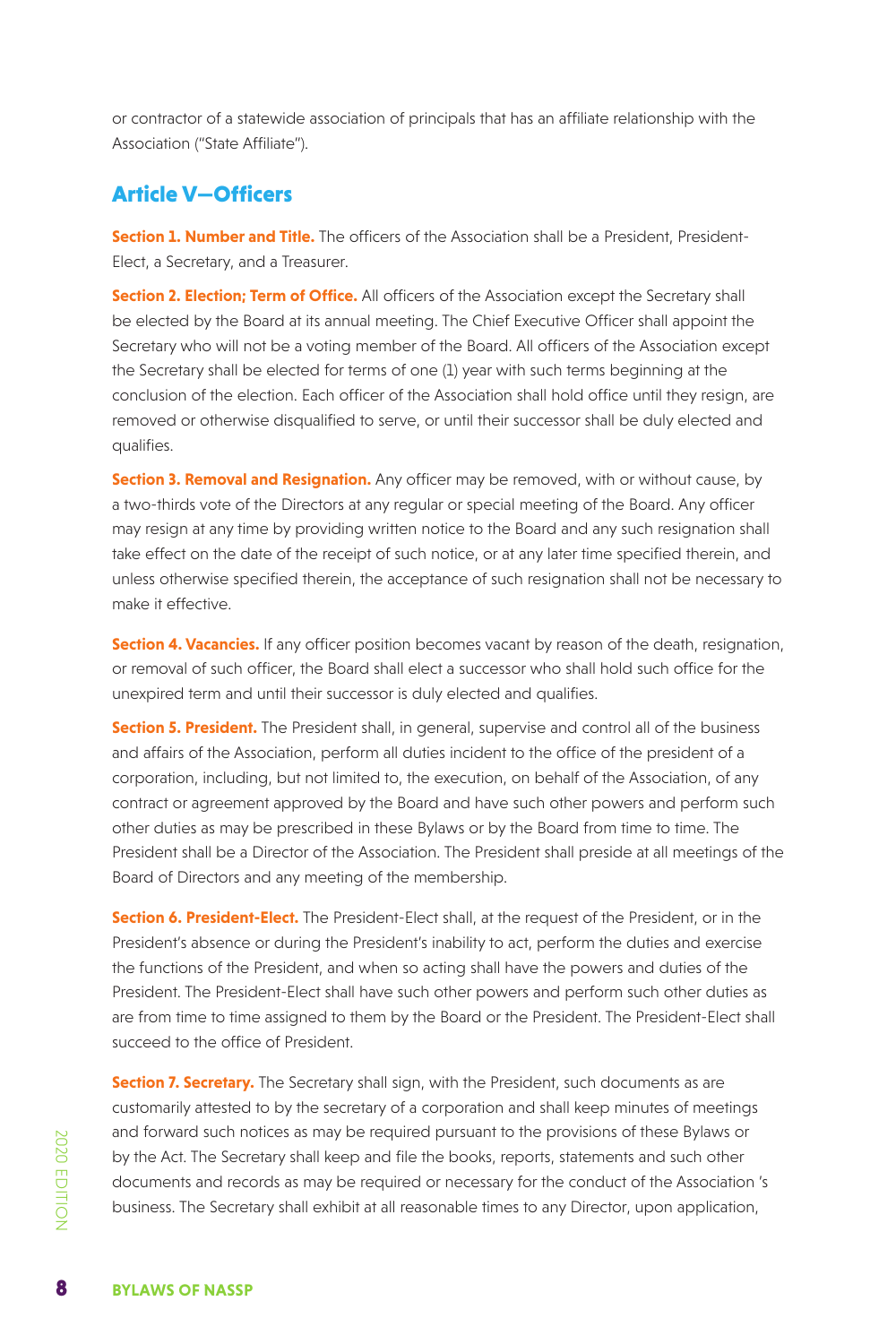these Bylaws and the minutes of proceedings of the Board and any committees of the Association and shall perform such other duties incident to the office of Secretary as may be assigned by the Board or otherwise set forth in these Bylaws.

**Section 8. Treasurer.** The Treasurer shall have charge and custody of, and be responsible for, all funds and securities of the Association and for all records pertaining to the same and shall, at the request of the President or any Director, render an account of all transactions and perform such other duties as may be assigned from time to time by the Board. The Treasurer shall, at least annually, report to the Board on the financial condition of the Association. The Treasurer shall serve as the chair of the Finance Committee.

**Section 9. Immediate Past President.** The President shall succeed to the office of Immediate Past President at the conclusion of their term of office. The Immediate Past President shall chair the Nominating Committee and otherwise assist the President by performing duties and tasks as assigned by the President. The Immediate Past President is a nonvoting member of the Executive Committee. The Immediate Past President may remain in office without being a practicing principal due to a retirement or change in position.

**Section 10. Chief Executive Officer.** The Chief Executive Officer serves as the chief executive officer and is responsible for the management and operation of the Association.

**Section 11. Compensation.** Other than the Chief Executive Officer, officers do not receive compensation for their services but may be reimbursed for expenses.

#### Article VI—Committees

**Section 1. Committees.** The Board may appoint from among the Directors an Executive Committee and such other committees as it deems appropriate. All such committees shall be composed of three (3) or more Directors. The Board may delegate to these committees any of the powers of the Board, except: (1) any power the Board is prohibited from delegating under the Act, or (2) the power to elect or remove Directors or officers or amend these Bylaws.

**BRAIN A MEET SPOND SERVER SPACE SPACE SPACE SPACE SPACE SPACE SPACE SPACE SPACE SPACE SPACE SPACE SPACE SPACE SPACE SPACE SPACE SPACE SPACE SPACE SPACE SPACE SPACE SPACE SPACE SPACE SPACE SPACE SPACE SPACE SPACE SPACE SPA Section 2. Committee Procedure.** The Board shall have the power to prescribe the manner in which proceedings of each committee shall be held. Unless the Board shall otherwise provide, the actions of each committee shall be governed by the following rules of procedure. The majority of the members of a committee shall constitute a quorum for the transaction of business, and the vote of a majority of those present at a meeting at which a quorum is present shall be sufficient to pass any measure or resolution of the committee. Any action required or permitted to be taken at a meeting of a committee may be taken without a meeting, if a unanimous written consent which sets forth the action is signed by each member of the committee and filed for the minutes of a committee. The members of the committee may conduct any meeting thereof by telephone conference or similar communications equipment if all persons participating in the meeting can hear each other at the same time. Participation in a meeting by these means constitutes a presence in person at a meeting. In the absence of any prescription by the Board or any applicable provision of these Bylaws, each committee may prescribe the manner in which its proceeding shall be conducted.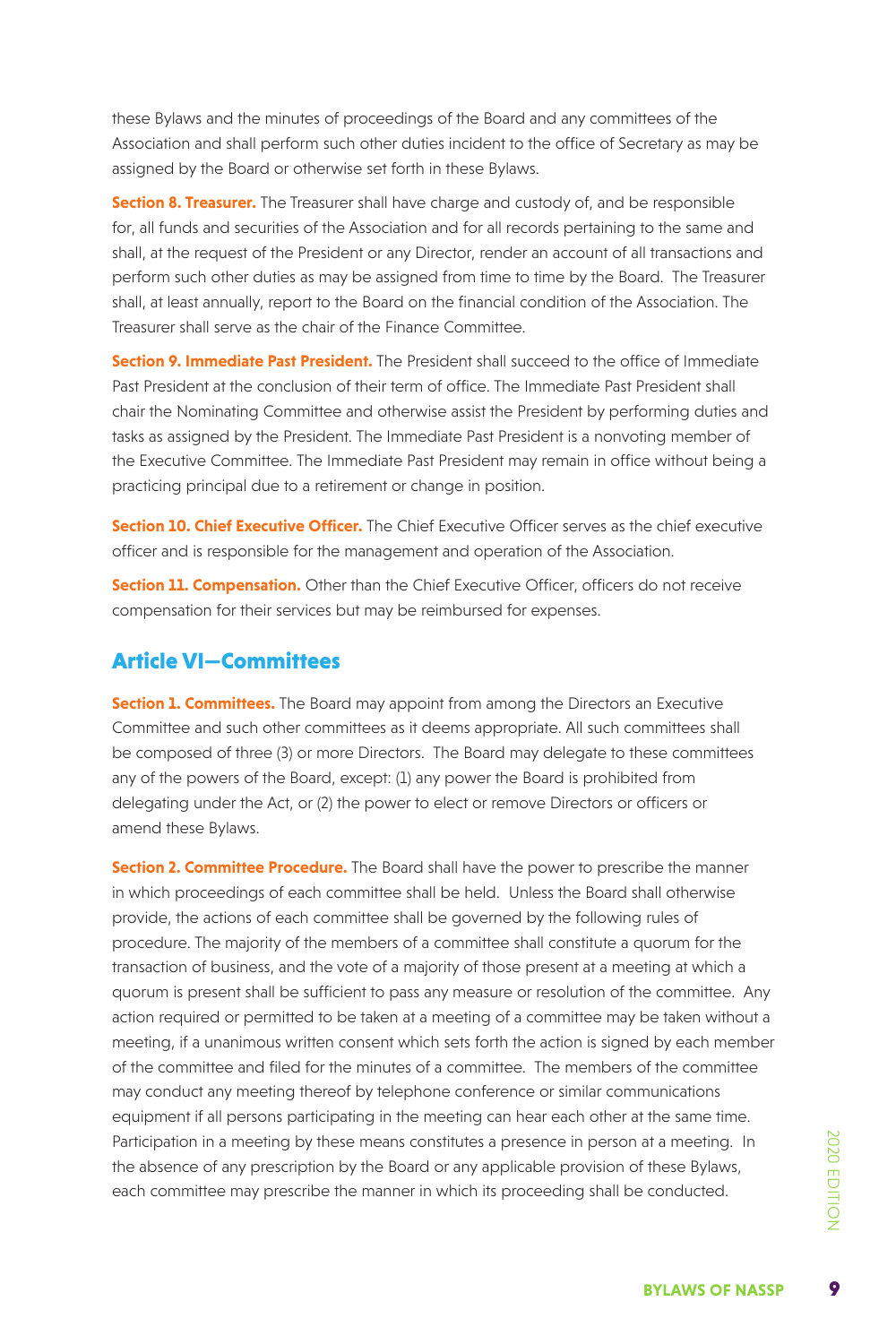**Section 3. Standing Committees.** The Board will have six standing committees: Executive Committee, Finance Committee, Audit Committee, Governance Committee, Programs and Services Committee, and Nominating Committee. The Executive Committee will comprise the President, President-Elect, Immediate Past President, Treasurer, and chairs of the Audit Committee, Governance Committee, and Programs and Services Committee. The Chief Executive Officer will serve as a nonvoting member of the committee.

**Section 4. Committee Chairs.** The President, in consultation with the committee members, will present a list of proposed committee chairs for Board approval.

**Section 5. Nominating Committee.** A Nominating Committee comprising Board members and other Active Members will vet and slate candidates for Director and Officer positions. The Governance Committee will assess current and emerging needs of the Board in terms of diverse composition, as defined by Board policy, and share its assesment with the Nominating Committee to help inform its process. The Nominating Committee will comprise seven (7) members with staggered terms. The Immediate Past President will serve as the chair of the Nominating Committee and will be a voting member of the committee. In the event that there is no Immediate Past President or the Immediate Past President is not available, the Board shall elect another individual who is not a current member of the Board to serve as Chair of the Nominating Committee. The President-Elect will recommend three individuals to serve on the Nominating Committee for Board approval. Members of the Nominating Committee serve a single term of two (2) years. The Nominating Committee will solicit applicants from State Affiliates and the membership. NASSP members may submit nominations for themselves or for others. All nominees must be Active Members in good standing. The Nominating Committee will conduct outreach to the membership, manage the application process, vet applicants, and nominate one candate for each open Director position and one candidate for the office of President-Elect for Board approval. An individual must be a current Director or within three (3) years of their Board service to be a candidate for President-Elect. The President-Elect must be a practicing principal or assistant principal.

#### Article VII—Affiliated State Associations

Any state-level professional education association whose membership includes Active Members of the Association and who has a current affiliation agreement with the Association shall be considered an Affiliated State Association. The Board of Directors shall determine the qualifications and rights of Affiliated State Associations.

### Article VIII—Indemnification

**Section 1. General.** The Association shall indemnify any individual who: (1) is a present or former Director or officer of the Association; (2) entirely prevails in the defense of any proceeding, whether civil, criminal, administrative, or investigative; and (3) is a party by reason of service in that capacity, against reasonable expenses incurred by the individual in connection with the proceeding to the full extent permitted under the Act.

mar capacity, against<br>proceeding to the function<br>**Section 2. Advancer**<br>who is a party to any<br>**10** BYLAWS OF NASSP **Section 2. Advancement of Expenses.** Reasonable expenses incurred by a Director or officer who is a party to any proceeding, whether civil, criminal, administrative, or investigative, may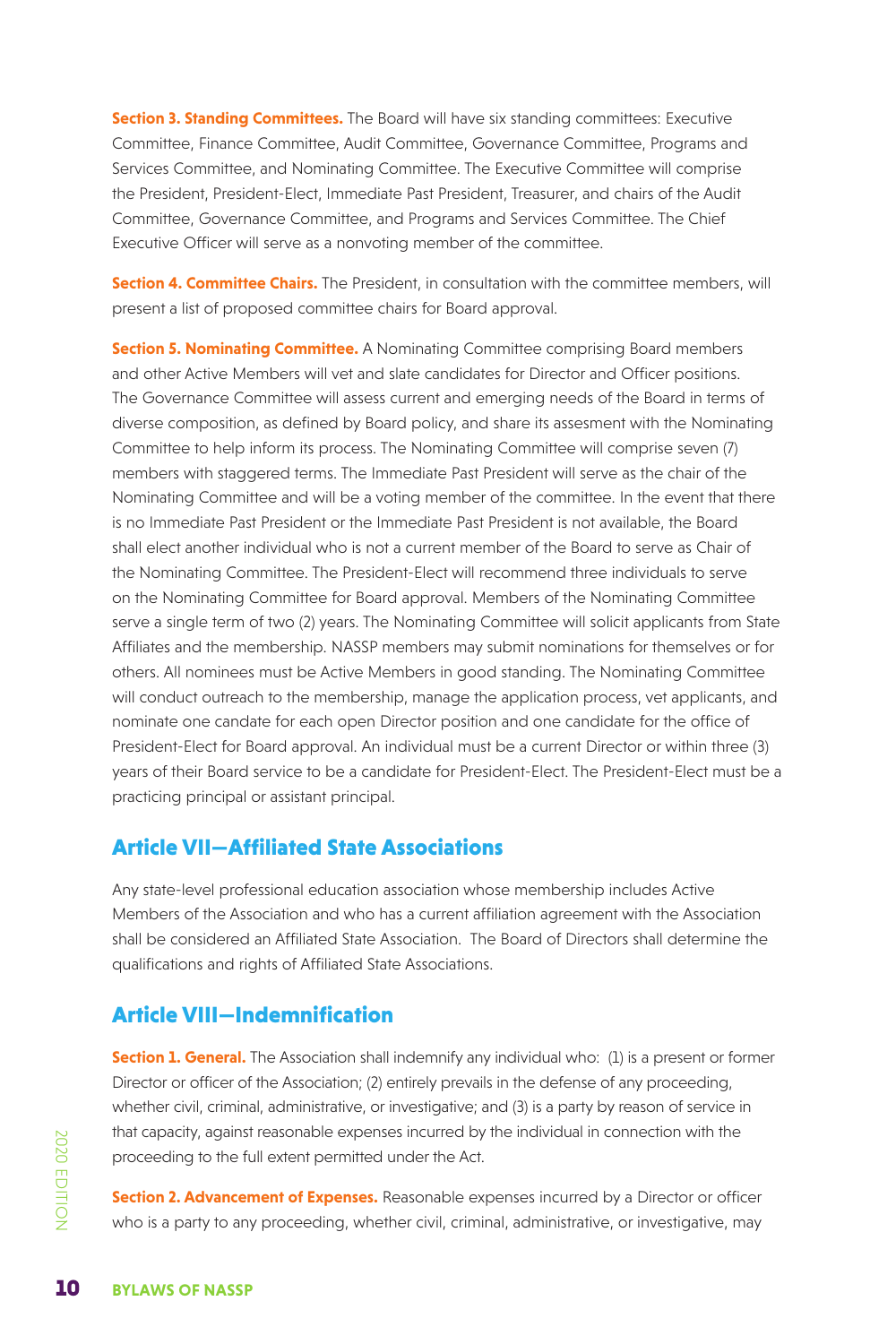be paid or reimbursed by the Association, upon the approval of the Board, for the costs and expenses incurred by such person in connection with such proceeding in advance of the final disposition of the proceeding upon receipt by the Association of: (1) a written affirmation by the party seeking indemnification that they have a good faith belief that the standard of conduct necessary for indemnification by the Association as authorized herein has been met; and (2) a written undertaking by or on behalf of the party seeking indemnification to repay the amount if it shall ultimately be determined that the standard of conduct has not been met.

**Section 3. Exclusivity.** The rights of indemnification and advancement of expenses provided by the Articles or these Bylaws shall not be deemed exclusive of any other rights to which a person seeking indemnification or advancement of expenses may be entitled under any law (common or statutory) or agreement, both as to action in a person's official capacity and as to action in another capacity while holding office or while employed by or acting as agent for the Association, and such rights shall continue in respect of all events occurring while a person was a Director or officer and shall inure to the benefit of the estate, heirs, executors, and administrators of such person. All rights to indemnification and advancement of expenses under the Articles or these Bylaws shall be deemed to be a contract between the Association and each Director or officer of the Association who serves or served in such capacity at any time while this Section 3 is in effect. Nothing herein shall prevent the amendment of this Article VIII, Section 3, provided that no such amendment shall diminish the rights of any person hereunder with respect to events occurring or claims made before its adoption or as to claims made after its adoption in respect of events occurring before its adoption. Any repeal or modification of this Article VIII, Section 3 shall not in any way diminish any rights to indemnification or advancement of expenses of such Director or officer or the obligations of the Association arising hereunder with respect to events occurring, or claims made, while this Article VIII, Section 3, or any provision hereof, is in force.

#### Article IX—Conflicts of Interests

**Section 1. Full Disclosure.** Any Director, officer, key employee or committee member having a interest in a contract or other transaction with the Association shall disclose such interest to the Board, or a proper committee thereof, for consideration, authorization, approval, or ratification and shall make a prompt, full, and frank disclosure of their interest to the Board or committee prior to its acting on such contract or transaction. Such disclosure shall include any relevant and material facts, known to such person, about the contract or transaction which might reasonably be construed to be adverse or potentially adverse to the Association's interests.

#### **Section 2. Procedure.**

**BYLAWS OF NASSP<br>
BYLAWS OF NASSP<br>
BYLAWS OF NASSP 1.** The Board, or the proper committee thereof to which such disclosure is made, shall thereupon determine, by majority vote, whether the disclosure shows that a conflict of interest exists or can reasonably be construed to exist. If a conflict is deemed to exist, such person shall not vote on, nor use personal influence on, nor participate (other than to present factual information or to respond to questions) in the discussions or deliberations with respect to, such contract or transaction. Such person may be counted in determining the existence of a quorum at any meeting where the contract or transaction